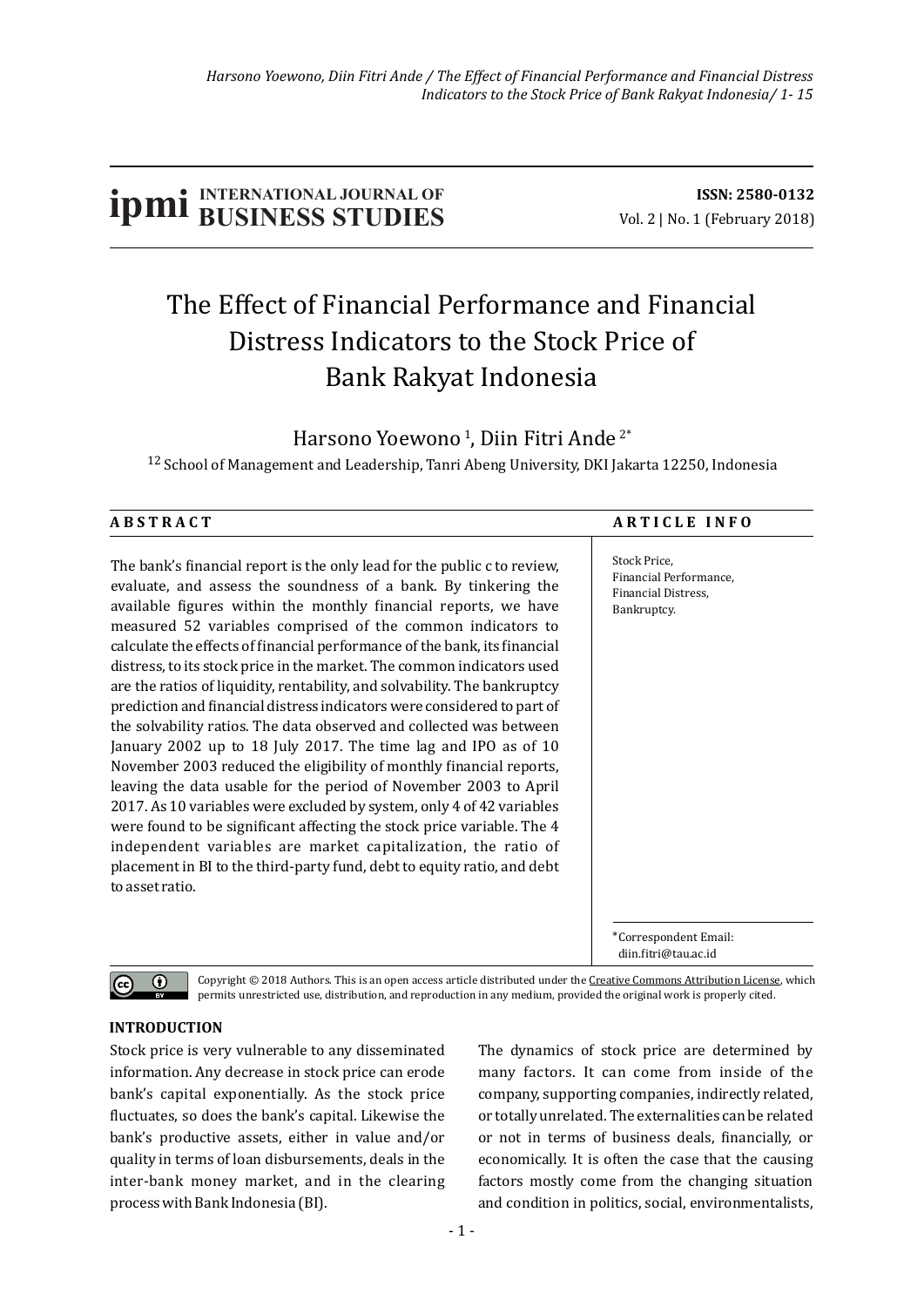#### or elses.

As the unfavorable market depressed the stock prices, some banks are doomed to fail as they cannot satisfy the minimum capital requirements. As is the case, such banks get some kind of warnings from the government officials, either from Bank Indonesia and/or Otoritas Jasa Keuangan (OJK). The penalties can take a form of excluded from the clearing process, or worst, gets liquidated.

Some early warning systems have been set to detect, signal, and notify the authorities once a bank begins to crumble and experience some level of financial distress, particularly the capital adequacy ratio (CAR) requirement. However, some troubled banks can and worth to be saved and salvaged. Especially when the epitome of 'too big to fail' takes precedence.

Some political and moral hazard usually steps in, building the fragile arguments. Some cherry picking usually creates criticisms, chain reactions, and snowballing. The patchy salvations create a mockery such as another day, another bail out. The usual stale arguments spoken out loud have been the highly potential of systemic nature of risks in banking, payment, financial, and economic, in partial or the whole.

The public can only know and be aware of the soundness of a bank through their published financial reports. The authorities have never been disclosing and publishing the health status of any bank, but when the markets begins to jitter and unravel. Some massive press release is usually issued and disseminated, then. Huge press conferences are held and covered by all media companies.

The published financial reports are the only tools available for the public to analyse the soundness of a bank and predict its probable financial distress and bankruptcy. This research intends to analyse 3 aspects of a bank, that is its financial soundness/performance, distress, and the actual and relative price of a bank's share.

Three common and primary financial performance indicators of a bank are liquidity, solvability, and rentability/profitability. These three parameters are a part of CAMELS rating and supervisory system. Three other indicators, that is C (for capital),  $M$  (for management), and  $S$  (for sensitivity), are confined to the 'subjective' definitions and interpretations of the authorities.

As a non-participant observer, the researchers stand independent and apart from various aspect of reassessing, recounting to the published unaudited financial reports. Some financial ratios reflecting the financial distress of a bank are used as an indication and initial predictor of probable financial distress of a bank.

The randomly changing stock price (stochastic) is a resultant of changing various financial indicators cited in the financial reports. On the other hand, the stock price can somehow reflect and provide signs of a bank to fail. A bank is deemed to fail when the words spread out that such bank cannot fulfill its obligation in the clearing process, the inter-bank money market, loan defaults, or elses.

# **LITERATURE REVIEW Bank Performance**

The CAMEL supervisory system as mentioned above was set on the Decree of BI Director No.30/11/ KEP/1997. Alas, it cannot be implemented on any branch level. Therefore, some revisions were taken place later on. On the other hand, EAGLES (Earning ability, Asset Quality, Growth, Liquidity, Equity, Strategic management) was perceived as an alternative of CAMEL system (Irmayanto et al, 2007:92-94).

Soundness, healthiness is a mince word for performance. It can be deined further to profitability, rentability, liquidity, solvability. Some negative performance can be worded as financial distress. The indicators for profitability may include ROA (return on asset), ROE (return on equity), NPM (net profit margin), OCR (operating cost ratio), or elses. In terms of ROI (return on investment), failure to manage the revenues and profits accordingly can put the company as the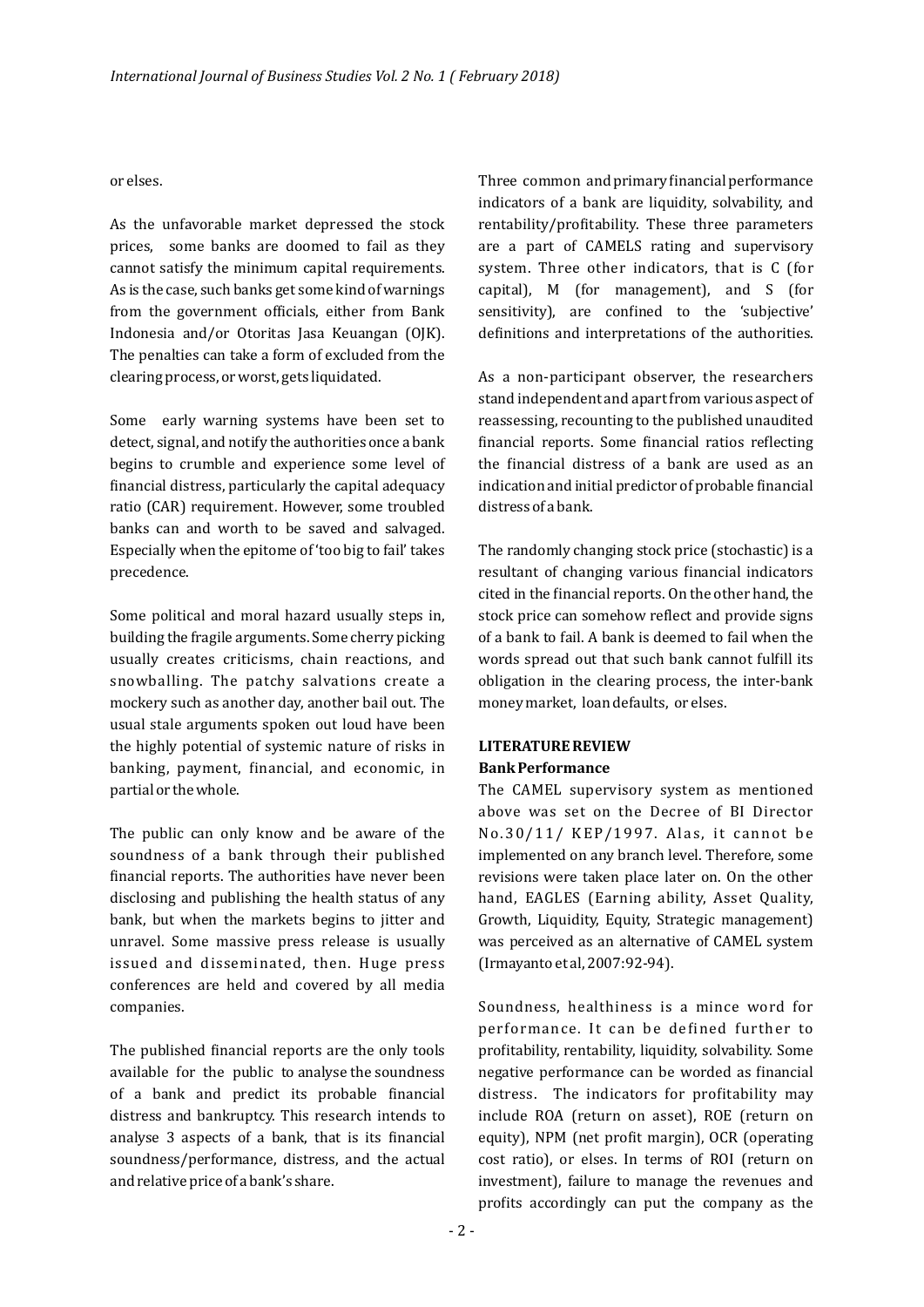Harsono Yoewono, Diin Fitri Ande / The Effect of Financial Performance and Financial Distress *Indicators to the Stock Price of Bank Rakyat Indonesia/* 1-15



Figure 1. The evolving BI Regulations on bank health assessment

sitting duck for hostile takeover target. Likewise, to deal and close the liquidity issues.

Defined by the ability for the bank to settle its shortterm debts by its liquid tools, liquidity indicators may include CR (cash ratio), RR (reserved requirements), LDR (loan to deposit ratio), LAR (loan to asset ratio), CMR (call money ratio), or elses. Defined by the ability for the bank to settle its long-term debts with its whole assets, solvability indicators may include CAR (capital adequacy ratio), DER (debt to equity ratio), LDAR (long-term debts to asset ratio), or elses.

Financial distress or signs of the upcoming bankruptcy can be predicted, whilst its acuracy

highly depends on how good the predictors estimated from the model formation set. Altman's Z-score has been highly praised as the pioneer formalising the multiple variable analysis to predict corporates to fail.

The original financial ratios formulated by Altman to calculate the Z-score have been kept refined and developed. Chen and Shimerda (1981:51-60) found that financial ratios can predict corporate bankruptcy with an acuracy of more than 90%. The prominent 7 financial ratios suggested by Dugan dan Zavgren (1989:64-65) are cash position, shortterm liquidity, financial leverage, ROI (return on investment), capital turnover, inventory turnover, and receivables turnover.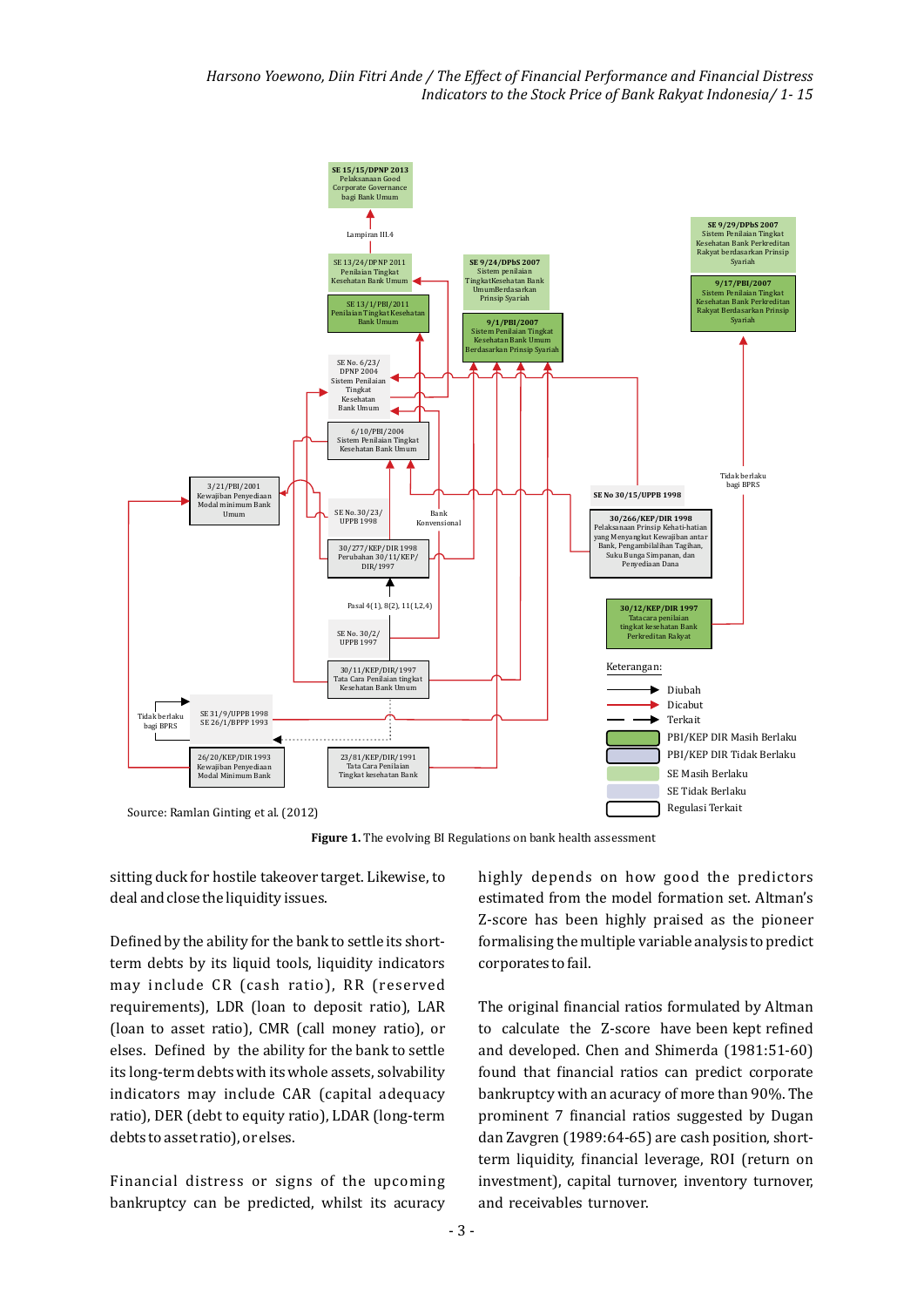#### **Stock Price**

The marketable nature of securities has made the price of company's shares is vulnerable, highly dynamic, and to fully comply with the laws of demand and supply. The company's share gets acquired as long as there is some profit prospect offered against the risk of possession. If the risk premium of the stock is relatively lower than any other stocks, the company's shares are deemed to less value and least attracted, vice versa (Brealey and Myers, 1991:307-308).

Stock price is like a two-edged sword. It reflects and highly depends on economic prospects. The analysis on stock price can be distinguished on 2 aspects, either fundamental or technical. The first one tries to extrapolate many business aspects of a company against its industry, the whole economy, into the future value of the company's stock. If its FV is higher than its PV, then it is worth investing.

The second form of analysis is based on the movement of stock price, either individual, industrial, or the whole markets. It assumes that the market is the best predictor of fundamental variables such as revenues and risks, sooner than what has been perceived and anticipated by fundamental analysts (Reilly and Brown, 1997:772).

The herd instinct characterise and put the market as the place that highly full of sentiments and irrational. The rational and fundamental variables are factored and weighted in by the market players continually and automatically. Investors tend to capitalise the market, whenever and whatever possible, pricing in and cashing in (Levy, 1966:83).

The intrinsic value of a share depends on the company's book value, total dividends, dividend payout ratio, EPS, and PER (Gompers et al, 2003). The stock price that becomes an asset (asset pricing) is considered to be efficient as along as the price relects the whole market information (Shleifer, 2000) is available to the stock traders, that aware or not (EMH theory) (Somoye et al, 2009:177-189).

PER, PBV (price/book value), PCF (price/cash flow), and PDR (price/dividends) indicators have been used since the beginning of irst stock exchange, that is Amsterdam Stock Exchange in 16c. Scientific valuation began to take place when calculating DCF (Discounted Cash Flow) and DDM (Dividend Discount Model). DCF is perceived as the estimated price that fair (Coleman, 2006).

The next evolution of asset pricing theories are MPT (Modern Portfolio Theory) and CAPM (Capital Asset Pricing Model). Alas, these approaches can be implemented only on stock portfolio, but not on individual companies. Stock valuation theory then moved to put the stock price as the numerator and profit (yield) as the denominator.

The prominent indicators of this theory are the ratios of book/market equity, book/price, earnings/ price, dividend/price. This stage has become the foundation of FF3F (Fama-French Three-Factor), which is perceived to be inefficient, irrational, not-scientific, and very disadvantageous. The risk factors are related to market, size (market capitalisation), and value (book to market equity ratio).

# **Previous Studies on Bankruptcy and Bank Industry** in Indonesia

From several studies on bankruptcy and bank industry in Indonesia, there are 8 references that worth to mention and recapitulated into the following table. This table also serves as the gap analysis. Four of 8 references needs further elaboration. They are Judijanto and Khmaladze (2003), Sori and Jalil (2009), Al-Rawi et al (2008), and Sugiarti & Suyanto (2007).

Sugiarti and Suyanto (2007) sought to measure the effects of BV (book value) and EPS to the stock price of 21 banks in Indonesia for the period of 2001-2005. By using the panel data analysis method and based on the Hausman test, they found that the FEM (Fixed Effect Model) regression method is the better estimator and predictor than the REM (Random Effect Model). The BV affects the stock price positively significant, while EPS is also positive, but insignificant.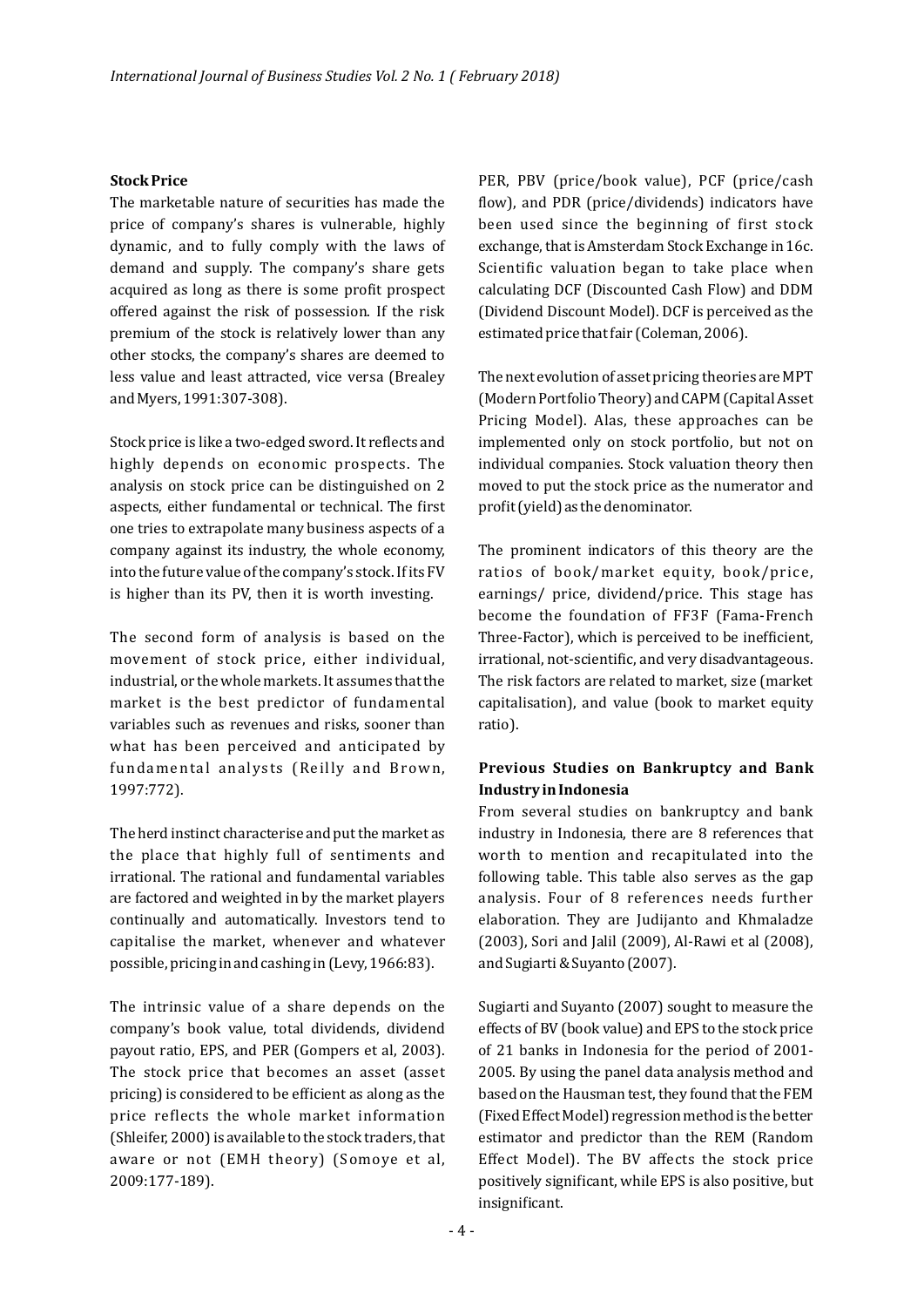|                                    |             | Indep. Var.                                                          |                                                                |                                         |                  |                    |                               | $R^2$       | $\mathsf t$                   | Metlit     | Description                                  |
|------------------------------------|-------------|----------------------------------------------------------------------|----------------------------------------------------------------|-----------------------------------------|------------------|--------------------|-------------------------------|-------------|-------------------------------|------------|----------------------------------------------|
| Researcher                         | Dep<br>Var. | Rentability                                                          | Liquidity                                                      | Solvability                             | Fin.<br>distress | Micro              | Macro                         |             |                               |            |                                              |
| Judijanto &<br>Khmaladze<br>(2003) | Z           | ROE, ROEA,<br>IM, PM, COF,<br>ARCP, NII/EA,<br>$NIIL/L$ ,<br>EBT/SE  | $LA/D$ ,<br>NfA/L                                              | E/EA, E/L                               | PLL/L            |                    |                               | 96%         | 1994-<br>1996                 | <b>AKF</b> | 213 banks,<br>29 unobserved,<br>32 variables |
| Widayani<br>(2005)                 | <b>ROE</b>  | <b>OCR</b>                                                           | LDR                                                            | CAR, NPL,<br><b>DER</b>                 |                  |                    |                               | 54.1%       | 2000-<br>2002                 | ARB        | 61 of 81 banks                               |
| Sugiarti<br>& Suyanto<br>(2007)    | <b>HS</b>   |                                                                      |                                                                |                                         |                  | BV, EPS            |                               |             | $2001 -$<br>2005              | DP         | 21 of 24 banks                               |
| Ardiani<br>(2007)                  | <b>HS</b>   | ROA,<br>RORA, OCR,<br><b>NMP</b>                                     | LDR                                                            | CAR                                     |                  |                    |                               | 52.1%       | 2002-<br>2004                 | ARB        | 15 of 26 banks                               |
| Fakhrurozie<br>(2007)              | <b>HS</b>   |                                                                      |                                                                |                                         | Z                |                    |                               | 21.5%       | 2003-<br>2005                 | <b>RLS</b> | 22 banks                                     |
| Al-Rawi et al<br>(2008)            | Ζ           | TP/S, NP/S,<br>NP/TA, NP/<br>NE, NP/SQ                               | WC, CR,<br>AT, QR                                              | LAR, EAR,<br>LER, NP-loss               |                  |                    |                               |             | 2002-<br>2004                 | Z-ARK      | Manuf ind.                                   |
| Somoye,<br>et al (2009)            | SP          |                                                                      |                                                                |                                         |                  | EPS,<br><b>DPS</b> | GDP,<br>int, oil,<br>infl, fx | 99.<br>996% | $2001 -$<br>2007              | ARB        |                                              |
| Sori & Jalil<br>(2009)             | Z           | aaaaa                                                                | CFS, DSR                                                       |                                         |                  |                    |                               | 82.2%       | 1990-<br>2000                 | <b>MDA</b> | 17 paired coys,<br>64 variables              |
| Harsono<br>(2011)                  | HS          | NIM, NPM,<br>OCR, ROA,<br>ROE, ROI,<br>Op.Inc,<br>Op.Exp,<br>Tot.Inc | Cash Ratio,<br>RR, LWM,<br>CMR, LDR,<br>LAR, CR,<br><b>CTO</b> | Debt, LTD,<br>DER, DAR,<br><b>LTDAR</b> | Z                |                    |                               | 88.<br>38%  | Jan.<br>2004-<br>Okt.<br>2010 | DP         | 20 of 31<br>publicly<br>held banks           |
| Notes:                             |             |                                                                      |                                                                |                                         |                  |                    |                               |             |                               |            |                                              |

**Tabel 1.** Previous Studies recapitulated and the gap analysis.

Some financial distress indicators: Z, CR, DAR; CF/TD, CF/LTD, C/CL, NI/TA, CA/CL, TD/TA, S/TA, EBIT/TA, RE/TA, WC/TA, WC/S, MV/BVD Some other financial indicators: BV, DPS, EPS, PER, EPR, PBV, PCF, PDR, DPR, DCF, DDM, BMR, BPR, market cap Metlit (research methodology): DP = Data Panel; ARB = Analisis Regresi Berganda (multiple regression analysis); RLS = Regresi Linier Sederhana

(ordinary least square);  $AKF =$  Analisis Korelasi (Spearman correlation analysis) and Factor (Eigen-Values from covariance matrix); Z-ARK = Z-score and Analisis Rasio Keuangan (financial ratio analysis); MDA = Multivariate Discriminant Analysis.

Judijanto and Khmaladze (2003) calculated the financial reports of 213 banks in Indonesia for the period of 1994-1996. They ranked the score of 32 variables representing earnings, profitability, productivity and eficiency, asset quality, CAR, growth and aggressiveness, credibility, size, income and source of diversified funds, liquidity, and dependency on captive market.

After some sufficient calculations, they ranked and found that 12 variables that can discriminate significantly that 3 bank groups will fail within 2 years; 2 variables can discriminate significantly the failing banks within 1 year. The first bank group  $(L)$  comprised of 25 banks that forcefully closed, merged, liquidated, or takenover by BPPN (IBRA). The second group  $(P)$  group comprised of 33 banks that supervised by BPPN. The third group (N) comprised of 155 banks operating normally.

Sori and Jalil (2009) developed some methods to predict the probability of failure of companies listed on Singapore Stock Exchange for the period of 1990-2000. The failing companies were characterised as to be loss and suffered negative cash inflow consecutively in 3 years, under curator (receivership), and had obtained approval from the authorities for bankruptcy protection.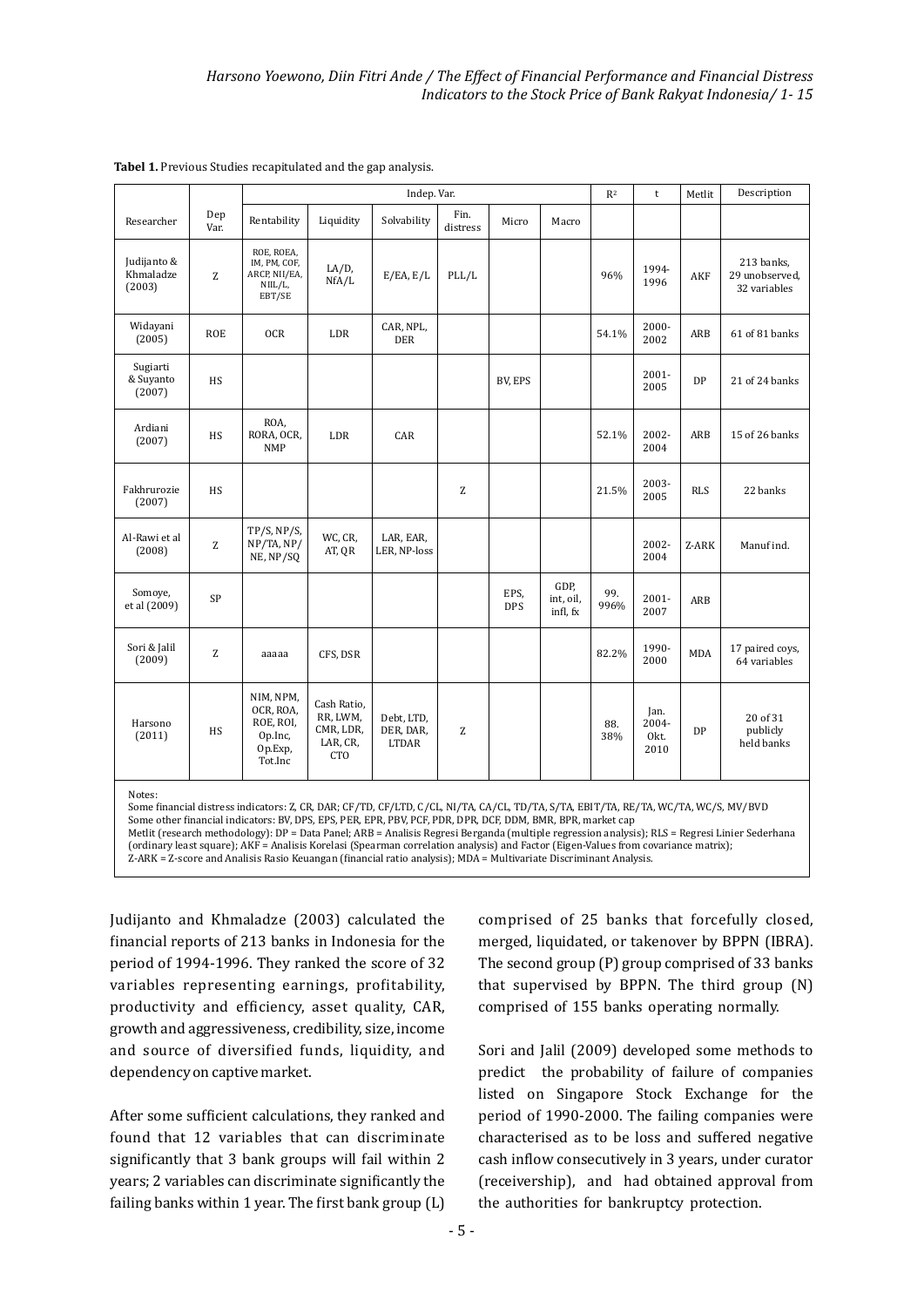The failing 17 listed companies were paired with the non-failing companies in the same industries, years of fail, similar asset size and age. From 64 variables examined to cause the event status, only 2 variables were found to be significant in discriminating the company's status, either fail or not. They were Cash flow to Sales and Days Sales in Receivable.

Al-Rawi et al (2008) examined Altman's method that tries to predict corporate bankruptcy with Z-Score indicator in a manufacturing company in Jordan for the period of 2002-2004. They upheld the principles of 5 main variables defined by Altman (1968) and Taffler (1982). According to Altman and Taffler, EBIT to total sales ratio as a an indicator for profitability is the ultimate discriminant between a solvent (sound and health) and insolvent (bankrupt) company.

Nevertheless, some crucial points of the findings of Al-Rawi et al eventually had been perceived by other researchers. The method is only applicable in manufacturing industry, particularly in measuring the financial distress in the old days. The method is not applicable in the inancial industries and present days that has offered more indicators and detailed figures, financially and not.

#### **Gap Analysis and Analytical Framework**

Based on the distribution of usage and derived variables, length of observation periods, and observed data from 8 references related with this research, some conclusions that can be withdrawn are as follows the use of annual data; a brief period of observation (3 years on 5 studies; 5 years on 1 study; and 7 years in 1 study, and 11 years on 1 study); and very limited variables observed (less than 10 in 6 studies; and more than 10 in 2 studies).

What has not been done is the monthly data of financial reports published and more variables. The relative price of share may include PER, EPS, and PBV. Four other forms of relative price of the share are PCF, DCF, DPS, and DDM. Dividends and cash flow have not been reported on the monthly basis, but quarterly and annually. Analytical framework for this study describe in figure 2.



**Figure 2.** Analytical framework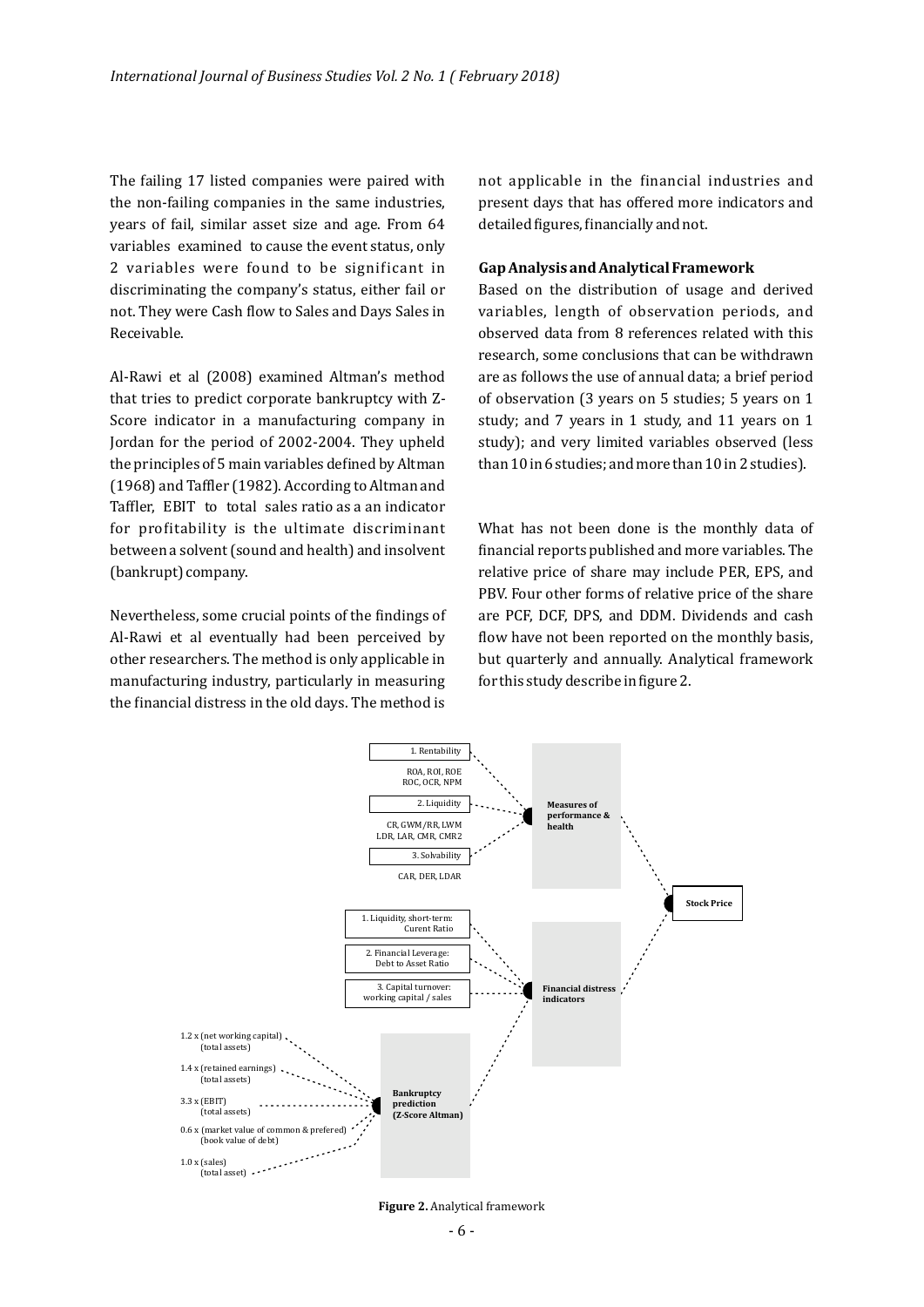#### **METHODOLOGY**

#### **Research Object**

The monthly published financial reports of and stock price BBRI has been collected for the period of January 2002 up to 18 July 2017. The time lag and IPO as of 10 November 2003 reduced the use of monthly financial reports, leaving the data usable for the period of November 2003 to April 2017. The time-series quantitative analysis was made on 52 variables derived from financial indicators, revealing both the performance and financial distress.

#### **Research Variables**

Research variables used in this report are productive assets, liquidity, rentability or profitability, solvability, and financial distress indicators. The variable of productive assets comprises of lending investment and non-loans disbursement. The liquidity variable comprises of indicators of cash ratio  $(CR)$ , minimum requirement of liquidity (LWM), reserved requirement (RR, GWM), LDR (loan to deposit ratio), LAR (loan to asset ratio), call money ratio (CMR).

The profitability variable comprises of ROA (return on assets), ROE (return on equity), ROI (return on investment), OCR (operating cost ratio), NPM (net profit margin), and NIM (net interest margin). The solvency variable comprises of current liabilities, DER (debt to equity ratio), LDER (long-term debt to equity ratios), LDAR (long-term debt to asset ratios). The financial distress variable comprises of short-term liquidity, current ratio (CR), DAR (debt to asset ratio), financial leverage, capital turnover, working capital to sales ratio.

#### Model Formation

Stock price is set as a function of inancial performance, inancial distress, and bankruptcy prediction. Mathematically, this statement is formulated in a relational model as of follows:

 $\rho = f(\pi, \lambda, \varsigma, \delta)$ 

whereas

ρ: stock price, measured nominally

- π: rentability measures (ROA, ROI, ROE, OCR, NPM)
- λ: liquidity measures (CR, GWM/RR, LWM, LDR,

#### LAR, CMR, CMR2)

ς: solvency measures (DER, LDAR)

δ: other inancial distress measures (CR, DAR, WCSR)

#### **Method of Analysis**

Data processing and calculation in this research were done with IBM SPSS. Violation of classical assumptions are tested to determine the eligibility and worthiness of variables and/or indicators in the model estimation and/or to show the statistical errors occur or not. The usual tests on the existence of violation on classical assumptions include:

- 1. The Kolmogorov-Smirnov test (the normal distribution of the data and variables).
- 2. The parametric statistic test with multiple linear regression and ANOVA (F-test).
- 3. Correlation calculation as a result of multiple linear regression.
- 4. Multicollinearity test.
- 5. Heteroscedasticity test.
- 6. Auto-correlation test.
- 7. Goodness of fit model (R2)
- 8. The t-test.

#### **FINDINGS**

# **Financial Highlights**

Established on 16 December 1895, BRI had toppled Bank Mandiri (BMRI) as the largest bank in Indonesia as of October 2014. BRI's assets was IDR 712.45 trillion, whilst BMRI's was IDR 707.97 trillion. On that month, BMRI's asset only grew 0.62%, whereas BRI's was 4.28%. During the period of September 2014 up to April 2017, BRI's assets grew by 1.09% monthly.



Jan. 2002 - April 2017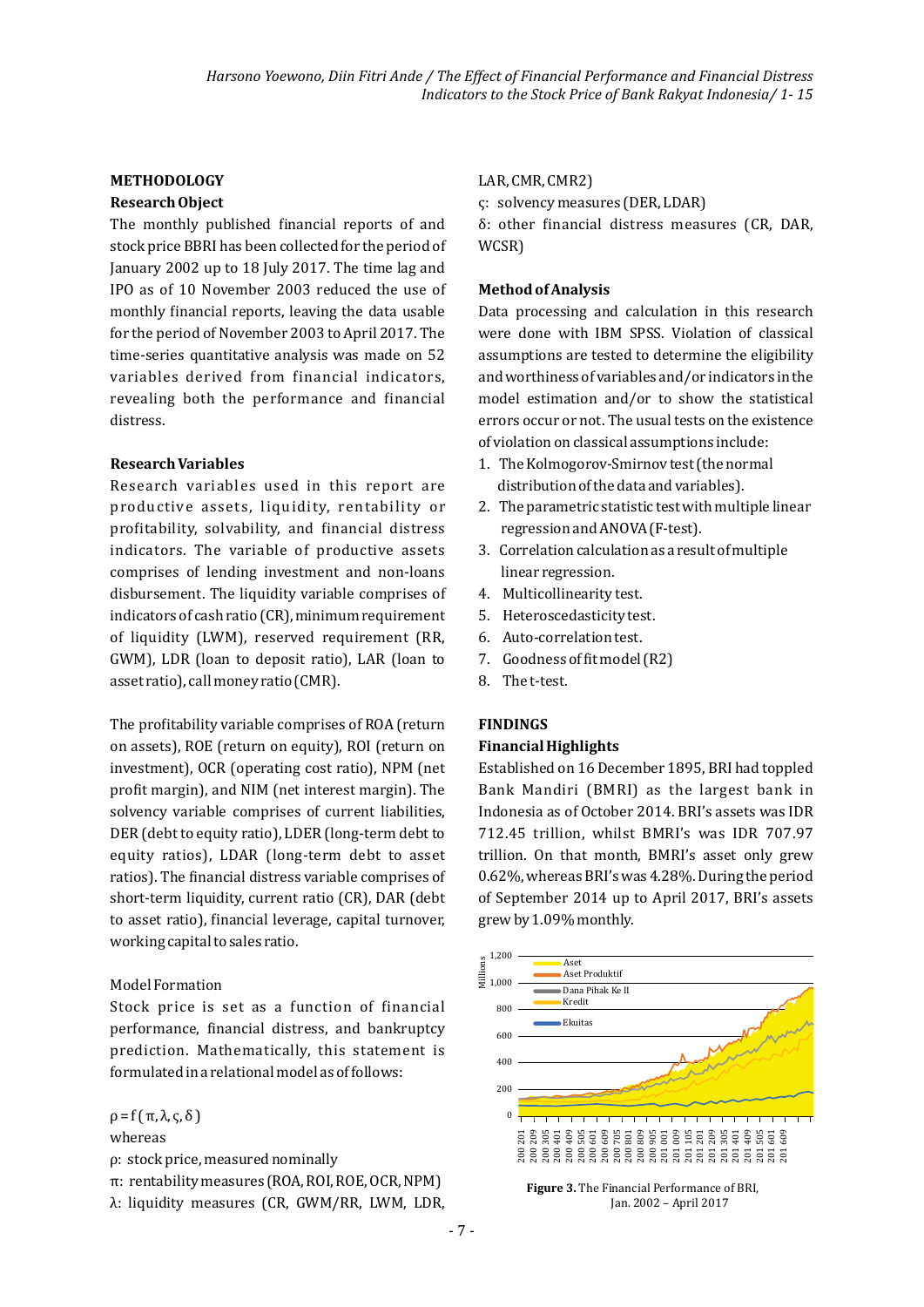On 10 November 2003, BRI began to sell its shares to the public with a par value of IDR a share. As much as  $11,647,057,950$  shares were offered with the price of IDR 875 per share. The stock split with the ratio of  $1:2$  multiplied the paid up shares to an amount of 24,669,162,000 as of 11 January 2011. The Government of Indonesia owns BRI's shares by 43.25%.

As of May 2017, with an asset of IDR 996 trillion, the market capitalisation of BRI's stocks was IDR 353.52 trillion. It placed BRI as the fifth largest company listed on IDX. BRI's largest was also shown in terms of the third largest in stock trading value (IDR 8.23 trillion) and the ninth largest in trading frequency (103,789). However, with the trading volume of 584.92 million shares, it failed to put BRI as one of the largest 20 companies.

As of 31 December 2016, BRI has 93,333 employees, dispersed in 1 headquarter, 19 regional offices, 1 special branch, 462 regular branch ofices, 4 offshore offices, 609 sub-branch offices, 984 cash offices, 5380 office units, 2545 terrace offices, and 636 mobile terrace ofices. The total of 10,643 offices did not include 283,453 units integrated in echannel networks.

The expansiveness of BRI can be seen through the monthly growth of its main financial indicators such as productive assets  $(1.83\%)$ , equity  $(1.78\%)$ , loan disbursements  $(1.67%)$ , assets  $(1.44%)$ , and the third party funds (1.44%). Although both assets and third party funds share the same monthly growth figures in average, each grew variedly by months. The stock performance of BRI in IDX for the period of 2006-Jan. 2017 as shown in table 2.

#### **Empirical Results**

Any theory, hypothesis, or whatever that tries to determine a relationship between a variable with other variables is relative in nature. The relationship relativity can be seen on the interpretation to a glass of water, either half full or half empty. Not often, some relationships are forcedfully interpreted according to the presumptions, contentions, expectations of each on every vested interest parties.

Likewise, the applications of theory, principles, fundamentals on various interconnected relationships. The polarisation of any relationship can be seen easily on the perspectives of risk and reward, short-term which is quick yielding or longterm which is a long play, a long game. In the perspective of corporate inance, 2 common perspectives are capital structure and inancial structure. Included are the size and measures of standard financial ratios such as liquidity, solvency, rentability, or elses.

# **Regression Analysis on h1 as the Dependent Variable**

From the estimation of 52 independent variables assumed to affect the stock price, as much as 10 variables were excluded automatically by the IBM SPSS v24 in the estimation calculation process. The 10 variables excluded are a, a1, a3, a6, p2, p4, q4, std, s1, y2. The definition of variables as described in the table 3.

| Year       | Rep.date   | Volume<br>(MnShares) | Value<br>(BnRp) | Frequency<br>(X1000) | Day | High   | Low    | Close  | $Close*$ | (X)   | (X)   | (X)  |
|------------|------------|----------------------|-----------------|----------------------|-----|--------|--------|--------|----------|-------|-------|------|
| 2006       | 2010-07-30 | 5,115                | 21,594          | 114                  | 242 | 5.750  | 3.000  | 5,150  | 5,150    | 14.84 | 18.29 | 3.74 |
| 2007       | 2010-07-30 | 4.170                | 25.356          | 106                  | 246 | 8.700  | 4.400  | 7.400  | 7.400    | 18.90 | 12.57 | 4.97 |
| 2008       | 2012-01-31 | 5,569                | 28,597          | 233                  | 240 | 7,800  | 2.400  | 4,575  | 2,288    | 9.47  | 16.77 | 2.52 |
| 2009       | 2012-01-31 | 5.146                | 32,540          | 291                  | 241 | 8.700  | 3.550  | 7,650  | 3,825    | 12.91 | 13.41 | 3.46 |
| 2010       | 2012-01-31 | 4,920                | 44,926          | 278                  | 245 | 12,800 | 6.950  | 10,500 | 5,250    | 11.29 | 16.00 | 3.53 |
| 2011       | 2012-07-31 | 10.695               | 65,512          | 625                  | 247 | 10.750 | 4.525  | 6.750  | 6.750    | 10.89 | 6.61  | 3.34 |
| 2012       | 2014-01-30 | 9.285                | 62.701          | 514                  | 246 | 7.850  | 5.150  | 6.950  | 6,950    | 9.18  | 6.58  | 2.64 |
| 2013       | 2014-01-30 | 9.932                | 78.393          | 730                  | 244 | 9.950  | 6.200  | 7.250  | 7.250    | 8.69  | 17.01 | 2.43 |
| 2013       | 2017-01-31 | 9,932                | 78,393          | 730                  | 244 | 9.950  | 6.200  | 7.250  | 7.250    | 8.38  | 17.20 | 2.25 |
| 2014-01-30 | 2014-01-30 | 935                  | 7.534           | 87                   | 20  | 8.850  | 7.000  | 8.325  | 8,325    | 9.97  | 18.74 | 2.78 |
| 2014       | 2017-01-31 | 9.096                | 91.875          | 1.071                | 242 | 12.200 | 7.000  | 11.650 | 11.650   | 11.86 | 27.72 | 2.94 |
| 2015       | 2017-01-31 | 8.366                | 92.492          | 1.264                | 244 | 13.450 | 7.975  | 11.425 | 11.425   | 10.99 | 25.09 | 2.49 |
| 2016       | 2017-01-31 | 7.679                | 86.255          | 1.248                | 246 | 12.975 | 9.525  | 11.675 | 11.675   | 11.40 | 20.71 | 2.04 |
| 2017-01-31 | 2017-01-31 | 378                  | 4,503           | 69                   | 21  | 12.325 | 11.575 | 11.725 | 11,725   | 11.45 | 21.21 | 2.05 |

**Table 2.** Summarized Stock Price Performance of BRI, 2006- Ian 2017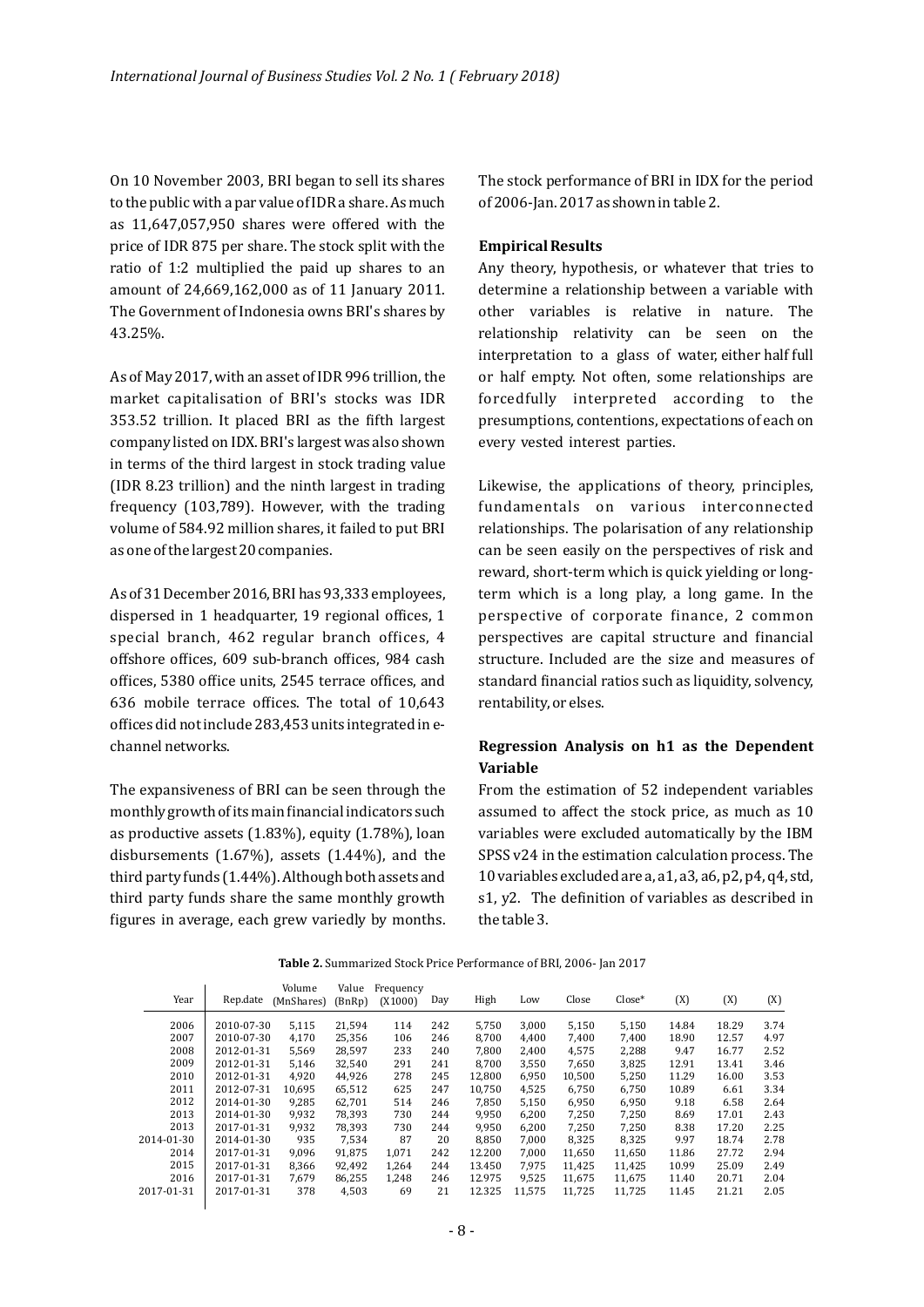| Variable                                                                                          | Variable Name                                                                                                                                                                                                                                                                                                               | Variable                                                                       | Variable Name                                                                                                                                                                                                                                           |
|---------------------------------------------------------------------------------------------------|-----------------------------------------------------------------------------------------------------------------------------------------------------------------------------------------------------------------------------------------------------------------------------------------------------------------------------|--------------------------------------------------------------------------------|---------------------------------------------------------------------------------------------------------------------------------------------------------------------------------------------------------------------------------------------------------|
| <b>ASSET</b><br>a<br>a1<br>a2<br>a3<br>a4<br>a <sub>5</sub><br>a6                                 | total assets<br>credit investment<br>non-credit investment<br>productive assets, earning assets<br>liquid tools<br>current asset<br>performing assets                                                                                                                                                                       | <b>LIABILITIES</b><br>p1<br>p2<br>p3<br>p4<br>p <sub>5</sub>                   | third party funds, 1<br>third party funds, 2<br>equity<br>current liabilities<br>net working capital (nwc)                                                                                                                                              |
| FIN.<br>DISTRESS x1                                                                               | sales / assets                                                                                                                                                                                                                                                                                                              | <b>RENTABILITY</b><br><b>EBT</b>                                               | net earnings, earnings before tax                                                                                                                                                                                                                       |
| x2<br>x3<br>x4<br><b>OTHERS</b><br>h1<br>h2                                                       | 3.3 x (EBIT / assets)<br>1.4 x (retained earnings / assets)<br>$1.2 x$ (nwc / assets)<br>Stockprice, adj stock split<br>Stockprice, adj stock split & div                                                                                                                                                                   | EAT<br>$\pi$<br>r1<br>r2<br>r3<br>r4<br>r <sub>5</sub><br>r6<br>r7<br>r8<br>r9 | earnings after tax<br>profit, retained earnings<br>net interest margin<br>net profit margin<br>operating cost ratio<br>return on asset<br>return on investment<br>return on equity<br>operational income<br>operational expenses<br>sales (revenues), 2 |
| LIQUIDITY<br>cm<br>q1<br>q2<br>q3<br>q4<br>q5<br>q6<br>q7<br>q8<br>q9<br>q10<br>q11<br>q12<br>q13 | call money<br>cash ratio (x)<br>min. required liquidity<br>min. required liquidity, 2<br>reserved requirement<br>reserved requirement, 2<br>call money ratio<br>call money ratio, 2<br>call money ratio, 3<br>loan to deposit ratio<br>loan to deposit ratio, 2<br>loan to asset ratio<br>current ratio<br>capital turnover | SOLVABILITY<br>std<br>s1<br>s2<br>od<br>s3<br>s4<br>s <sub>5</sub>             | short-term debt<br>debt<br>long-term debt<br>other debts<br>$debt$ to equity ratio $(x)$<br>long-term debt to asset ratio<br>debt to asset ratio (fin. leverage)                                                                                        |

The variation of 42 independent variable can affect the variation of h1 as the dependent variable, with the determination coefficient  $(R2)$  of 99.6%. The sig value of Fstat which is less than 0.05 is set as the basis of rejection of Ho, which is interpreted that the whole 42 independent variables is proved to significantly affect the h1 as the dependent variable.

Nevertheless, only 4 of the 42 independent variables that highly significant to affect the stock price variable, that is  $y3$ ,  $q5$ ,  $s3$ , and  $s5$ . It can be seen on the sig value of t-stat which is less than 0.05. As the sig value of t-stat is raised to  $0.10$ , the  $3$  other independent variables appear to be significant in affecting the stock price are q9, a4, q1. The relationship of 7 independent variables with h1 as the dependent variable as shown in table 4.

#### Table 4. The Relationship of 7 Dependent Variables Affecting the Significant Estimation of h1 as the Dependent Variable

|                | Code Variable                         |              | Coefficient Relationship |
|----------------|---------------------------------------|--------------|--------------------------|
| y3             | Market capitalisation                 | 3735.993     | +                        |
| q5             | RR2, placement on BI/third party fund | $-7072.322$  |                          |
| s <sub>3</sub> | Debt to equity ratio (DER)            | 925.452      | $\ddot{}$                |
| s5             | Debt to asset ratio (DAR)             | $-1088.228$  |                          |
|                |                                       |              |                          |
| q9             | Loan to Deposit Ratio (LDR)           | $-14199.702$ |                          |
| a <sub>4</sub> | Liquid tools                          | -1989.475    |                          |
| q1             | Cash Ratio                            | $-2.909$     |                          |

From the 42 independent variables observed, only 2 variables that have a value of VIF<10, that is q13 and y1. In other words, these 2 variables have a multicollinearity with h1 variable, the close price adjusted after stock split. Table 5 shows the estimation results with h1 as the dependent variable.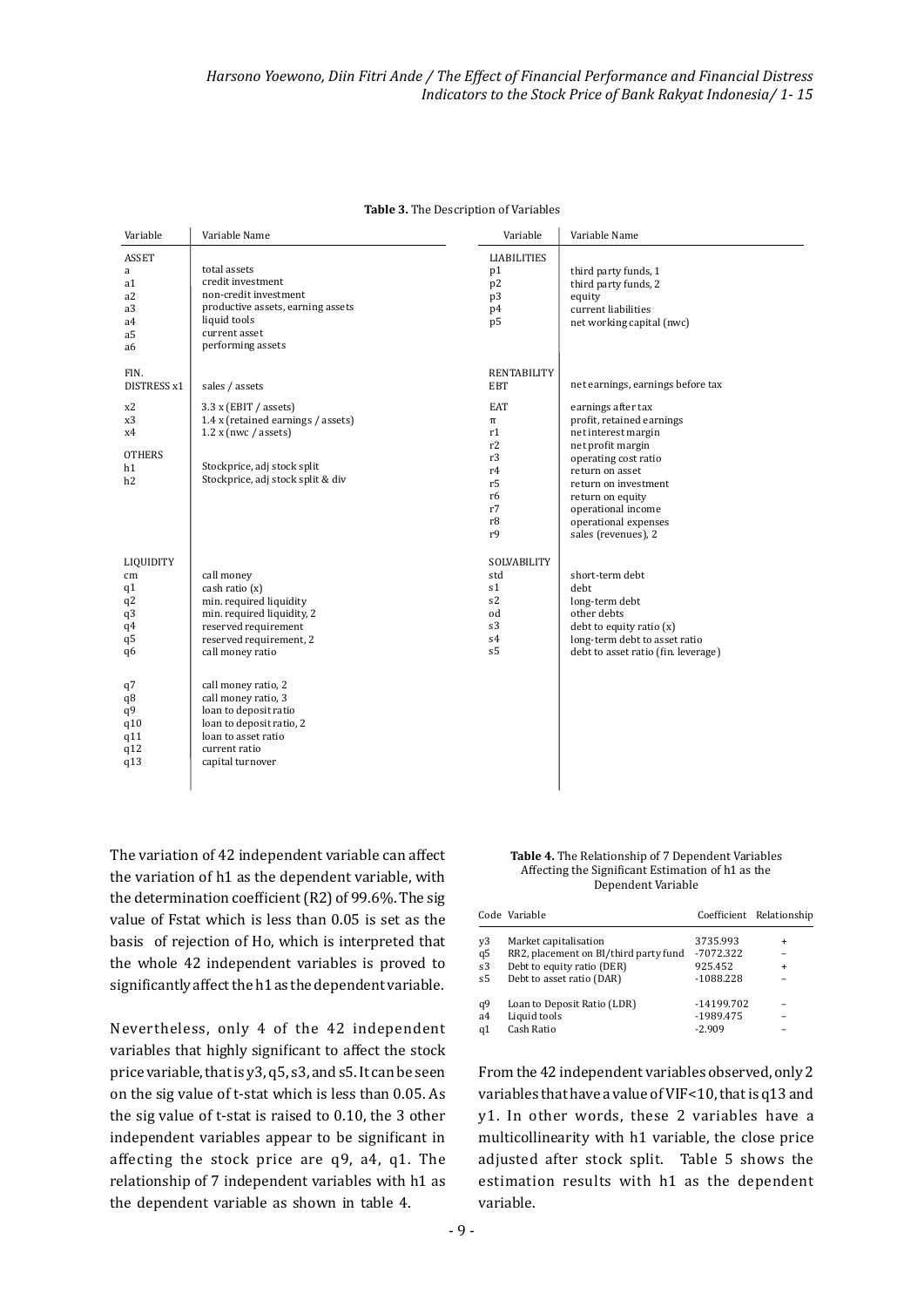| Var., dependent                                                                                                                                                                        |                                                                                                                                                                                                                                                                                                                                                               |                                                                                                                                                                                                                                                                          | h1                                                                                                                                                                                                                            |                                                                                                                                                                                                                                                                                  |                                                                                                                                                                                                                                                                                                                                                                 | absres_h1                                                                                                                                                                                                                                                                                                                                                                                                                                                 |                                                                                                                                                                                                                               |
|----------------------------------------------------------------------------------------------------------------------------------------------------------------------------------------|---------------------------------------------------------------------------------------------------------------------------------------------------------------------------------------------------------------------------------------------------------------------------------------------------------------------------------------------------------------|--------------------------------------------------------------------------------------------------------------------------------------------------------------------------------------------------------------------------------------------------------------------------|-------------------------------------------------------------------------------------------------------------------------------------------------------------------------------------------------------------------------------|----------------------------------------------------------------------------------------------------------------------------------------------------------------------------------------------------------------------------------------------------------------------------------|-----------------------------------------------------------------------------------------------------------------------------------------------------------------------------------------------------------------------------------------------------------------------------------------------------------------------------------------------------------------|-----------------------------------------------------------------------------------------------------------------------------------------------------------------------------------------------------------------------------------------------------------------------------------------------------------------------------------------------------------------------------------------------------------------------------------------------------------|-------------------------------------------------------------------------------------------------------------------------------------------------------------------------------------------------------------------------------|
| Var., independent                                                                                                                                                                      | β                                                                                                                                                                                                                                                                                                                                                             | t <sub>stat</sub>                                                                                                                                                                                                                                                        | Sig.                                                                                                                                                                                                                          | <b>FIV</b>                                                                                                                                                                                                                                                                       | B                                                                                                                                                                                                                                                                                                                                                               | tstat                                                                                                                                                                                                                                                                                                                                                                                                                                                     | Sig.                                                                                                                                                                                                                          |
| (Constant)<br>a2<br>a4<br>a <sub>5</sub><br>p1<br>p3<br>p <sub>5</sub><br>cm<br>q1<br>q2<br>q3<br>q <sub>5</sub><br>q <sub>6</sub><br>q7<br>q8<br>q <sub>9</sub><br>q10<br>q11         | 40,716.434<br>157.934<br>$-1,989.475$<br>1,780.330<br>$-1,059.287$<br>1,698.585<br>$-219.379$<br>1,729.186<br>$-24.943$<br>15,058.753<br>3.563.591<br>$-7.072.322$<br>$-11,598.568$<br>1,555.992<br>19,735.790<br>$-14,199.702$<br>$-629.726$<br>27,911.803                                                                                                   | 2.200<br>0.679<br>$-1.736$<br>1.465<br>$-1.095$<br>1.012<br>$-0.237$<br>0.664<br>$-1.700$<br>0.783<br>0.148<br>$-3.777$<br>$-1.007$<br>0.233<br>0.578<br>$-1.932$<br>$-0.041$<br>1.591                                                                                   | 0.030<br>0.499<br>0.085<br>0.145<br>0.276<br>0.314<br>0.813<br>0.508<br>0.092<br>0.435<br>0.883<br>$0.000 -$<br>0.316<br>0.816<br>0.565<br>0.056<br>0.968<br>0.114                                                            | 117.754<br>559.702<br>2,039.259<br>5,449.276<br>781.329<br>2,288.039<br>125.589<br>18.174<br>2,441.238<br>2,383.482<br>14.220<br>279.778<br>308.534<br>189.873<br>610.482<br>2,556.012<br>1,821.086                                                                              | 40,716.434<br>157.934<br>$-1,989.475$<br>1,780.330<br>$-1,059.287$<br>1,698.585<br>$-219.379$<br>1,729.186<br>$-24.943$<br>15,058.753<br>3.563.591<br>$-7.072.322$<br>$-11,598.568$<br>1,555.992<br>19,735.790<br>$-14,199.702$<br>$-629.726$<br>27,911.803                                                                                                     | 2,231,530.174<br>-5,708,972.691<br>4,818,157.458<br>-3,600,318.338<br>3,326,280.255<br>$-778,142.858$<br>2,182,631.509<br>-5,589,762.039<br>2,573,922.899<br>486,296.439<br>-12,419,695.200<br>$-3,311,002.578$<br>767,224.569<br>1,899,689.112<br>-6,351,878.009<br>-133,358.383<br>5,229,692.301                                                                                                                                                        | 0.000<br>0.000<br>0.000<br>0.000<br>0.000<br>0.000<br>0.000<br>0.000<br>0.000<br>0.000<br>0.000<br>0.000<br>0.000<br>0.000<br>0.000<br>0.000<br>0.000                                                                         |
| q12<br>q13<br>EBT<br>EAT<br>$\pi$<br>r1<br>r2<br>r3<br>r4<br>r5<br>r6<br>r7<br>r9<br>r8<br>s2<br>od<br>s3<br>s <sub>4</sub><br>s <sub>5</sub><br>$\ge 1$<br>x2<br>x3<br>x4<br>y1<br>y3 | -12,799.882<br>$-0.715$<br>$-10,190.822$<br>$-2,306.730$<br>199.805<br>$-7,122.828$<br>2,751.366<br>$-144.345$<br>-38,565.908<br>$-10,397.800$<br>5,227.089<br>12,136.333<br>$-6,303.164$<br>$-3,982.778$<br>1,568.900<br>1,953.931<br>925.452<br>$-4,886.261$<br>$-52,208.643$<br>8,312.429<br>750.892<br>-4,429.394<br>5,213.667<br>$-146.771$<br>3,735.993 | $-1.032$<br>$-0.167$<br>$-0.805$<br>$-0.168$<br>0.132<br>$-0.750$<br>1.536<br>$-0.122$<br>$-0.733$<br>$-0.372$<br>1.462<br>1.598<br>$-1.396$<br>$-0.558$<br>1.021<br>0.730<br>3.407<br>$-0.379$<br>$-2.695$<br>0.774<br>0.176<br>$-0.832$<br>0.463<br>$-1.112$<br>18.787 | 0.304<br>0.867<br>0.422<br>0.867<br>0.895<br>0.455<br>0.127<br>0.903<br>0.465<br>0.711<br>0.146<br>0.113<br>0.165<br>0.578<br>0.309<br>0.467<br>0.001<br>0.705<br>0.008<br>0.440<br>0.861<br>0.407<br>0.644<br>0.268<br>0.000 | 1,405.317<br>3.734<br>1,822.684<br>1,367.292<br>487.051<br>185.496<br>13.614<br>16.344<br>810.000<br>354.137<br>211.907<br>5,433.737<br>930.117<br>4,987.294<br>92.420<br>66.530<br>135.913<br>59.969<br>201.895<br>403.867<br>210.750<br>86.330<br>1,217.087<br>1.535<br>77.563 | $-12,799.882$<br>$-0.715$<br>$-10,190.822$<br>$-2,306.730$<br>199.805<br>$-7,122.828$<br>2,751.366<br>$-144.345$<br>-38,565.908<br>$-10,397.800$<br>5,227.089<br>12,136.333<br>$-6,303.164$<br>$-3,982.778$<br>1,568.900<br>1,953.931<br>925.452<br>$-4,886.261$<br>$-52,208.643$<br>8,312.429<br>750.892<br>-4,429.394<br>5,213.667<br>$-146.771$<br>3,735.993 | -3,394,079.728<br>-550,574.272<br>$-2,646,448.012$<br>-553,588.121<br>433,858.532<br>$-2,465,302.624$<br>5,050,213.096<br>-401,756.686<br>$-2,411,576.860$<br>$-1,223,035.231$<br>4,806,495.553<br>5,255,073.019<br>-4,588,779.811<br>-1,836,318.384<br>3,357,501.057<br>2,400,861.853<br>11,201,932.990<br>$-1,245,902.041$<br>$-8,860,125.676$<br>2,546,189.271<br>579,024.560<br>-2,735,891.686<br>1,523,292.206<br>$-3,655,515.126$<br>61,772,668.070 | 0.000<br>0.000<br>0.000<br>0.000<br>0.000<br>0.000<br>0.000<br>0.000<br>0.000<br>0.000<br>0.000<br>0.000<br>0.000<br>0.000<br>0.000<br>0.000<br>0.000<br>0.000<br>0.000<br>0.000<br>0.000<br>0.000<br>0.000<br>0.000<br>0.000 |

| Table 5. The Estimation Results of Regression Equation with h1 as the Dependent Variable. |  |  |
|-------------------------------------------------------------------------------------------|--|--|
|-------------------------------------------------------------------------------------------|--|--|

Dependent Variable: h1

Predictors in the model: (Constant), y3, s5, y1, q13, q3, q8, r2, r3, s4, x2, q9, r9, q5, od, q1, q12, x3, s2, r5, cm, q11, q7, r6, a4, EAT, a2, s3, p5, r1, x1, q6, π, x4, p3, r4, r7, a5, EBT, q2, q10, r8, p1

Excluded variables:  $a$ ,  $a1$ ,  $a3$ ,  $a6$ ,  $p2$ ,  $p4$ ,  $q4$ ,  $std$ ,  $s1$ ,  $y2$ 

| <b>SEM</b>     | 291.130 |
|----------------|---------|
| R              | .998    |
| R <sub>2</sub> | .996    |
| Adj R2         | .994    |
| F              | 642.000 |
| sig-F          | .000    |
| <b>DW</b>      | 1.363   |

By using the Gletsjer method (setting the absolute value of residuals of regression result), and later put it as the dependent variable regressed with independent variables (the White test), the estimation result shows that all independent variables appear to have the sig value of t-stat of less than 0.05. It puts the null hypothesis accepted, interpreted as there are no heteroscedasticy 

#### existent.

With observation of n to 162 (months), independent variables  $(k)$  by 42, alfa of 0.01, the DW value to DL is set at 1.443 and DU at 2.040. The value of DW stat at 1.363 shows that the estimated equation appear to contain positive autocorrelation element.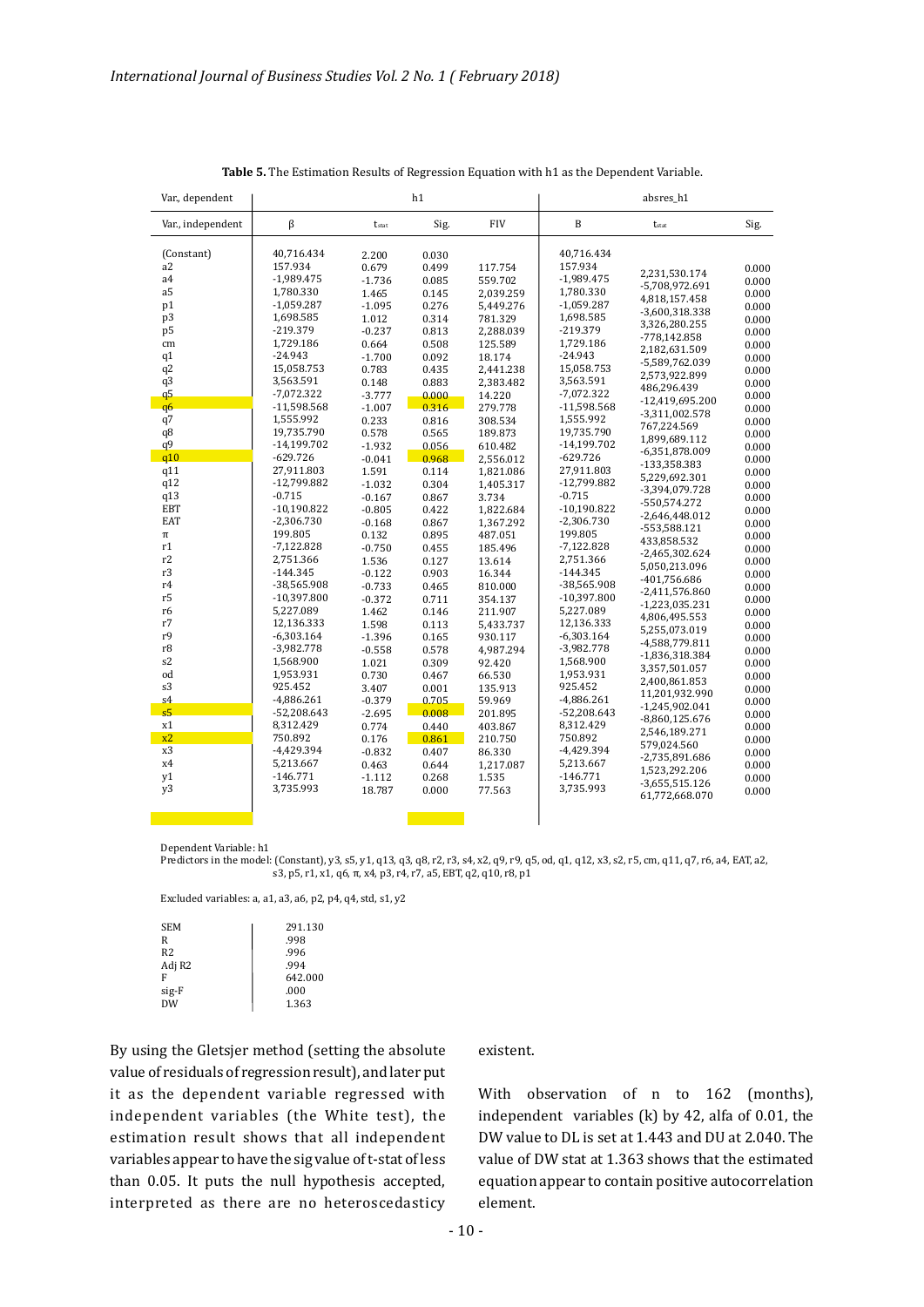# **Regression Analysis on h2 as the Dependent Variable**

From the estimation of 52 independent variables assumed to effect the stock price, as much as 10 variables were excluded automatically by the IBM SPSS  $v24$  in the estimation calculation process. The 10 variables excluded are a, a1, a3, a6, p2, p4, q4, std, s1, y2. The definition of each variables a shown Table 3.

The variation of 42 independent variable can affect the variation of h2 as the dependent variable, with the determination coefficient  $(R2)$ of 99.7%. The sig value of Fstat which is less than 0.05 is set as the basis of rejection of Ho, which is interpreted that the whole 42 independent variables is proved to significantly affect the h2 as the dependent variable.

Nevertheless, only 4 of the 42 independent variables that highly significant to affect the stock price variable, that is  $y3$ ,  $q5$ ,  $s3$ , and  $s5$ . It can be seen on the sig value of t-stat which is less than 0.05. As the sig value of t-stat is raised to  $0.10$ , the 5 other independent variables appear to be significant in affecting the stock price are  $r7$ ,  $p3$ ,  $q9$ ,  $q11$ ,  $q1$ . The relationship of 9 dependent variables affecting the significant estimation of h2 as the dependent variable shown in table 7.

Table 6. The Relationship of 7 Dependent Variables Affecting the Significant Estimation of h1 as the Dependent Variable

|                | Code Variable                         |            | Coefficient Relationship |
|----------------|---------------------------------------|------------|--------------------------|
| v <sub>3</sub> | Market capitalisation                 | 3382.934   | $\ddot{}$                |
| q5             | RR2, placement on BI/third party fund | -5871.803  |                          |
| s3             | Debt to equity ratio (DER)            | 971.811    | $\ddot{}$                |
| s5             | Debt to asset ratio (DAR)             | -52037.615 |                          |
| r7             | Operational income                    | 11843.262  | $\ddot{}$                |
| p <sub>3</sub> | Equity                                | 2524.952   | $\ddot{}$                |
| q9             | Loan to Deposit Ratio (LDR)           | .070       | $\ddot{}$                |
| q11            | Loan to Asset Ratio (LAR)             | 24615.328  | $\ddot{}$                |
| q1             | Cash Ratio                            | $-20.368$  |                          |

From the 42 independent variables observed, only 2 variables that have a value of VIF<10, that is q13 and y1. In other words, these 2 variables have a multicollinearity with h2 variable, the close price adjusted after stock split and dividends. Table 8. shows the estimation result of regression equitation with h2 as the dependent variables.

| Var., dependent   |              |                   | H2   |            |              | absres h2         |       |
|-------------------|--------------|-------------------|------|------------|--------------|-------------------|-------|
| Var., independent | β            | t <sub>stat</sub> | Sig. | <b>FIV</b> | B            | t <sub>stat</sub> | Sig.  |
| (Constant)        | 40481.504    | 2.725             | .007 |            | 40481.504    | 0.000             | 0.000 |
| a2                | 67.429       | .361              | .719 | 117.754    | 67.429       | 0.000             | 0.000 |
| a <sub>4</sub>    | $-1412.773$  | $-1.536$          | .127 | 559.702    | $-1412.773$  | 0.000             | 0.000 |
| a5                | 1046.412     | 1.073             | .285 | 2039.259   | 1046.412     | 0.000             | 0.000 |
| p1                | $-493.537$   | $-636$            | .526 | 5449.276   | $-493.537$   | 0.000             | 0.000 |
| p3                | 2524.952     | 1.873             | .063 | 781.329    | 2524.952     | 0.000             | 0.000 |
| p <sub>5</sub>    | 166.110      | .223              | .824 | 2288.039   | 166.110      | 0.000             | 0.000 |
| cm                | 1901.389     | .909              | .365 | 125.589    | 1901.389     | 0.000             | 0.000 |
| q1                | $-20.368$    | $-1.730$          | .086 | 18.174     | $-20.368$    | 0.000             | 0.000 |
| q2                | 14079.406    | .912              | .364 | 2441.238   | 14079.406    | 0.000             | 0.000 |
| q3                | 2096.821     | .108              | .914 | 2383.482   | 2096.821     | 0.000             | 0.000 |
| q <sub>5</sub>    | $-5871.803$  | $-3.907$          | .000 | 14.220     | $-5871.803$  | 0.000             | 0.000 |
| q <sub>6</sub>    | -11864.479   | $-1.283$          | .202 | 279.778    | -11864.479   | 0.000             | 0.000 |
| q7                | 3492.020     | .652              | .515 | 308.534    | 3492.020     | 0.000             | 0.000 |
| q8                | 16149.643    | .589              | .557 | 189.873    | 16149.643    | 0.000             | 0.000 |
| q9                | $-10772.372$ | $-1.826$          | .070 | 610.482    | $-10772.372$ | 0.000             | 0.000 |
| q10               | -3586.975    | $-288$            | .774 | 2556.012   | -3586.975    | 0.000             | 0.000 |
| q11               | 24615.328    | 1.748             | .083 | 1821.086   | 24615.328    | 0.000             | 0.000 |
| q12               | -13659.776   | $-1.372$          | .173 | 1405.317   | -13659.776   | 0.000             | 0.000 |
| q13               | .668         | .195              | .846 | 3.734      | .668         | 0.000             | 0.000 |
| <b>EBT</b>        | $-14825.067$ | $-1.459$          | .147 | 1822.684   | $-14825.067$ | 0.000             | 0.000 |
| EAT               | 6151.207     | .559              | .577 | 1367.292   | 6151.207     | 0.000             | 0.000 |
| $\pi$             | 430.350      | .354              | .724 | 487.051    | 430.350      | 0.000             | 0.000 |
| r1                | $-3857.448$  | $-506$            | .614 | 185.496    | $-3857.448$  | 0.000             | 0.000 |
| r2                | 1976.314     | 1.375             | .172 | 13.614     | 1976.314     | 0.000             | 0.000 |
| r3                | 328.732      | .347              | .729 | 16.344     | 328.732      | 0.000             | 0.000 |
| r4                | 598.653      | .014              | .989 | 810.000    | 598.653      | 0.000             | 0.000 |
| r <sub>5</sub>    | -23603.249   | $-1.052$          | .295 | 354.137    | -23603.249   | 0.000             | 0.000 |
| r6                | 3070.583     | 1.070             | .287 | 211.907    | 3070.583     | 0.000             | 0.000 |
| r7                | 11843.262    | 1.943             | .054 | 5433.737   | 11843.262    | 0.000             | 0.000 |
|                   |              |                   |      |            |              |                   |       |

**Table 7.** The estimation result of regression equitation with h2 as the dependent variables.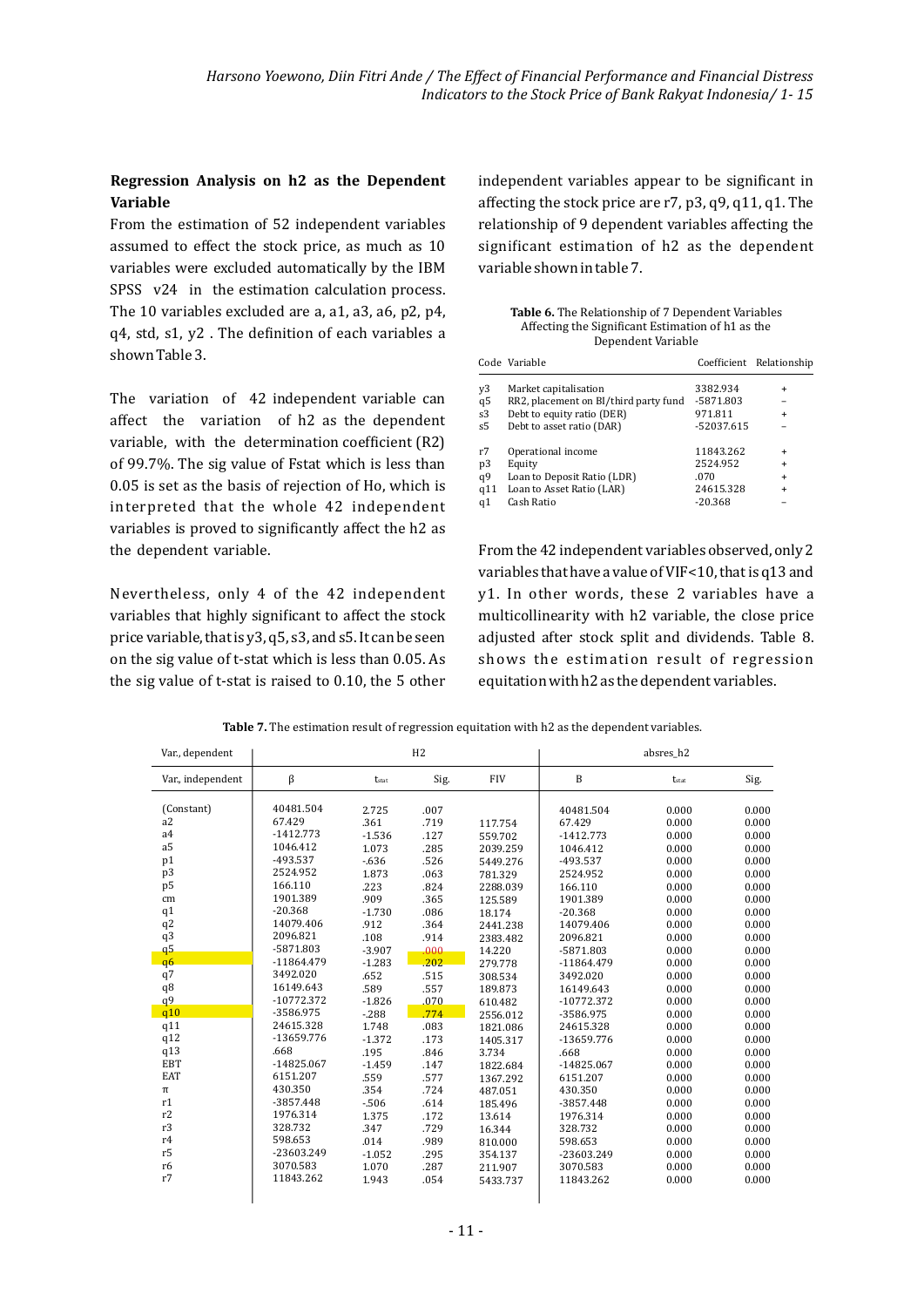| r9             | $-4391.543$  | $-1.211$ | .228  | 930.117  | $-4391.543$  | 0.000 | 0.000 |
|----------------|--------------|----------|-------|----------|--------------|-------|-------|
| r8             | -5888.141    | $-1.029$ | .306  | 4987.294 | -5888.141    | 0.000 | 0.000 |
| s2             | 1616.352     | 1.311    | .193  | 92.420   | 1616.352     | 0.000 | 0.000 |
| od             | 2672.688     | 1.244    | .216  | 66.530   | 2672.688     | 0.000 | 0.000 |
| s3             | 971.811      | 4.457    | .000. | 135.913  | 971.811      | 0.000 | 0.000 |
| s <sub>4</sub> | $-526.976$   | $-.051$  | .959  | 59.969   | $-526.976$   | 0.000 | 0.000 |
| s <sub>5</sub> | $-52037.615$ | $-3.346$ | .001  | 201.895  | $-52037.615$ | 0.000 | 0.000 |
| x1             | 4543.755     | .527     | .599  | 403.867  | 4543.755     | 0.000 | 0.000 |
| x2             | 569.576      | .166     | .868  | 210.750  | 569.576      | 0.000 | 0.000 |
| x3             | $-6596.325$  | $-1.544$ | .125  | 86.330   | $-6596.325$  | 0.000 | 0.000 |
| x4             | 4364.220     | .483     | .630  | 1217.087 | 4364.220     | 0.000 | 0.000 |
| y1             | $-94.320$    | $-.890$  | .375  | 1.535    | $-94.320$    | 0.000 | 0.000 |
| y3             | 3382.934     | 21.194   | .000. | 77.563   | 3382.934     | 0.000 | 0.000 |
|                |              |          |       |          |              |       |       |

Dependent Variable: h2

Predictors in the model: (Constant), y3, s5, y1, q13, q3, q8, r2, r3, s4, x2, q9, r9, q5, od, q1, q12, x3, s2, r5, cm, q11, q7, r6, a4, EAT, a2, s3, p5, r1, x1, q6, π, x4, p3, r4, r7, a5, EBT, q2, q10, r8, p1

Excluded variables:  $a$ ,  $a1$ ,  $a3$ ,  $a6$ ,  $p2$ ,  $p4$ ,  $q4$ ,  $std$ ,  $s1$ ,  $y2$ 

| <b>SEM</b>     | 233.684 |
|----------------|---------|
| R              | .999    |
| R <sub>2</sub> | .997    |
| Adj R2         | .996    |
| F              | 993.775 |
| sig-F          | .000    |

By using the Gletsjer method (setting the absolute value of residuals of regression result), and later put it as the dependent variable regressed with independent variables (the White test), the estimation result shows that all independent variables appear to have the sig value of t-stat of less than 0.05. It puts the null hypothesis accepted, interpreted as there are no heteroscedasticy existent.

With observation of n to 162 (months), independent variables  $(k)$  by 42, alfa of 0.01, the DW value to DL is set at 1.443 and DU at 2.040. The value of DW stat at 1.402 shows that the estimated equation appears to contain positive autocorrelation element.

# **Conclusion and Recommendations**

This study is to find the effects of 4 main financial indicators of a bank to its stock price, that is the measures of rentability, liquidity, solvability, and financial distress. As much as 52 variables were found to be worth and eligible, to be estimated in particular with their effects to the stock price. In the process of estimation calculation, as much as 10 variables were excluded by the system.

From the remaining 42 independent variables, only 4 variables were found to be significant affecting the stock price variable. The 4 independent variables are market capitalisation (y3), the ratio of placement in BI to third party fund  $(q5)$ , debt to equity ratio (DER, s3), and debt to asset ratio (DAR, s5).

Although the data had been collected and variables calculation had been conducted as thorough and accurate as possible, some lacks, omissions, and errors did occur, either in absolute manner and/or relatively. The absolute lacks mainly come from the non-existent data directly from the source, either BI and/or OJK, in parts, or through some periods of reporting times and dates.

The changes in the accounting systems that forcefully upheld by the authorities should not leave and annihilate the reports on the quality of productive assets for the whole periods. The inconsistency performed by the authorities appears blatantly in the lack of methods, guidance, or leads of how to make necessary adjustments from the past data to the present time showing.

Many old and past items have been omitted without clarity of changes, and/or reclassification of accounts. On the other hand, many new and present items are shown and revealed without clarity how they are generated and sourced in the past. As a consequence, many data has suffered discontinuation, misleading, and lost its integrity.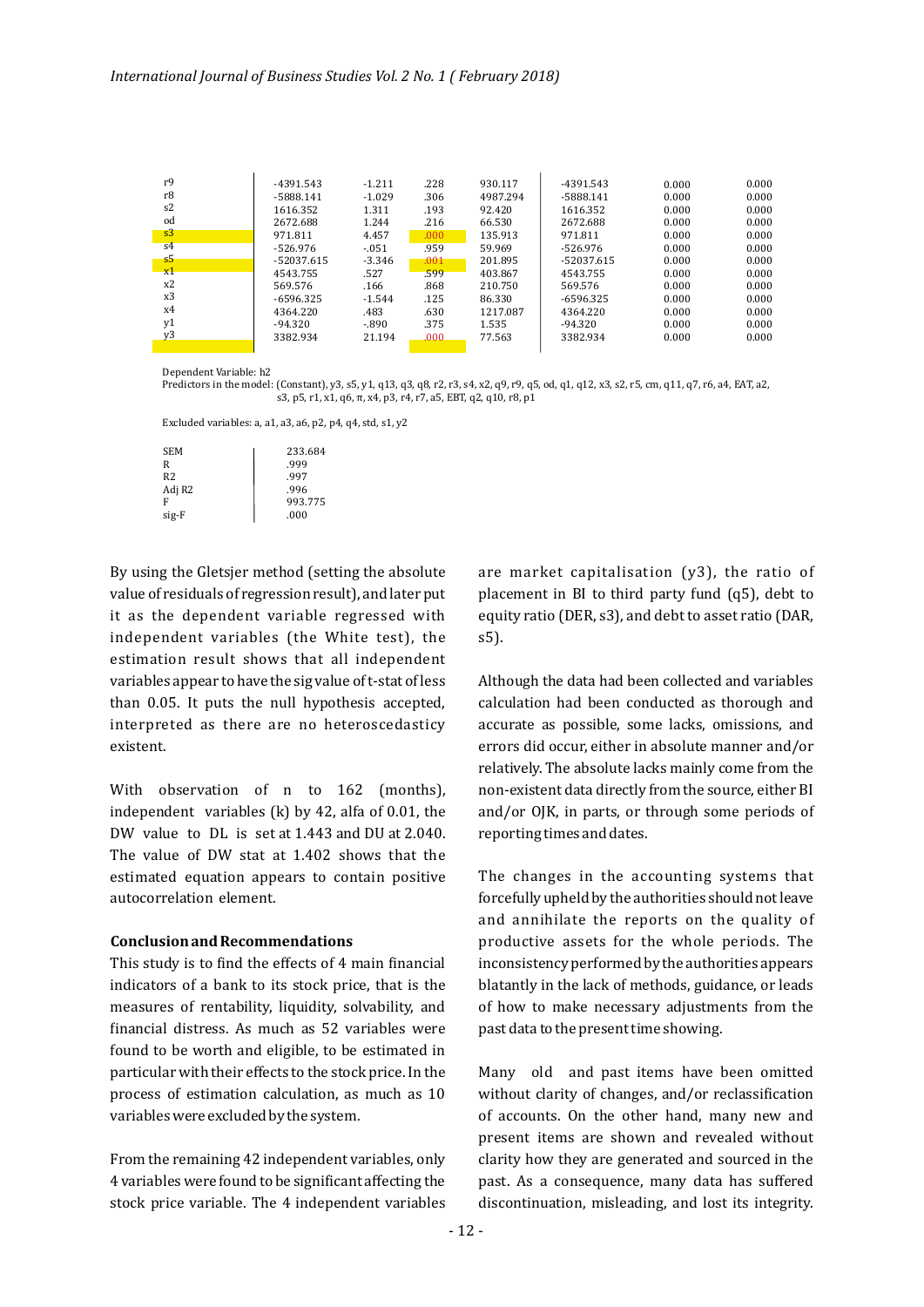The authorities should also present the monthly inancial distress igures of a bank in some disguised manner. The obvious one is the age of financial assets in the right side and the age of paired debts in the left side of the balance sheet. Likewise, the presentation of cash flow and dividends. At present, this data is shown in a quarterly manner, the published financial reports.

This research can be actualised and updated when the initial prognosis presented, aka the gap analysis, after the previous studies summarised and tabulated. The model estimation should include the relative price of the stock such as PER, EPS, DPS, PBV, PCF, DCF, and DDM.

# **REFERENCES**

- Al-Rawi, K., Kiani, R., &Vedd, R.R. (2008). The use of Altman equation for bankruptcy prediction in an industrial firm (case study). *International Business & Economics Research Journal, 7*(7), 115-127.
- Altman, E.I. (1968). Financial ratios, discriminant analysis and the prediction of corporate bankruptcy. The *journal of finance,* 23(4), 589-609.
- Ardiani, A. (2007). Analisis Pengaruh Kinerja Keuangan terhadap Perubahan Harga Saham pada Perusahaan Perbankan di Bursa Efek Jakarta. *Skripsi*, Fakultas Ekonomi, Universitas Negeri Semarang.
- Aryati, T., &Manao, H. (2002). Rasiokeuangansebagaiprediktor bank bermasalahdi Indonesia. The Indonesian *Journal of Accounting Research, 5*(2).
- , B. (2008). *Econometric analysis of panel data*. John Wiley & Sons.
- Bank Indonesia. (2010). Dinamikatransformasipengawasan bank di Indonesia. *Humas Bank Indonesia: Jakarta.*
- Bank Indonesia. (2010). Krisisglobal danpenyelamatansistemperbankan Indonesia. *Jakarta: Humas Bank Indonesia.*
- Bank Indonesia. (2010). Menyingkaptabirselukbelukpengawasan bank. *Jakarta: Humas Bank Indonesia.* Bodie, Z., et al. (2008).*Investments, ed.7*. Singapore: McGraw-Hill.
- Bollhorn, T. (2000). What is Technical Analysis?. Retrieved from stockscores.com.
- Brealey, R.A &Myers, S.C. (1991). *Principles of corporate finance, ed.4*. New York: McGraw-Hill.
- Chen, K.H. & Shimerda, T.A. (1981). An empirical analysis of useful financial ratios. *Financial Management, Spring, 10*(1), 51-60.
- Detik News. (2009). *Kasus Bank CenturydanRisikoKeuangan Negara.* Retrieved from

https://news.detik.com/opini/1247526/kasus-bank-century-dan-risiko-keuangan-negara

- Dreman, D. (2008). *Contrarian investment strategies: The next generation*. Simon and Schuster.
- Dugan, M.T. & Zavgren, C.V. (1989). How a bankruptcy model could be incorporated as an analytical procedure. The CPA Journal, 59(5), 64-65.
- Fakhrurozie (2007). Analisis pengaruh kebangkrutan bank dengan metode Altman Z-Score terhadap harga saham perusahaan perbankan di Bursa Efek Jakarta.Skripsi. Fakultas Ekonomi, Universitas Negeri Semarang. Retrieved from
	- http://repository.usu.ac.id/bitstream/handle/123456789/31074/chapter%2011.pdf.;jsessionid =13E3D0C401806961C8BAD671FD8F6246?sequence=4
- Fathoni, A. (2006). *Metodologi penelitian dan teknik penyusunan skripsi*. Jakarta: Rineka Cipta.
- Firdaus, R. & Ariyanti, M. (2004).Manajemen perkreditan bank umum: *Teori, masalah, kebijakan dan aplikasinya.* (cet.2). Bandung: Alfabeta.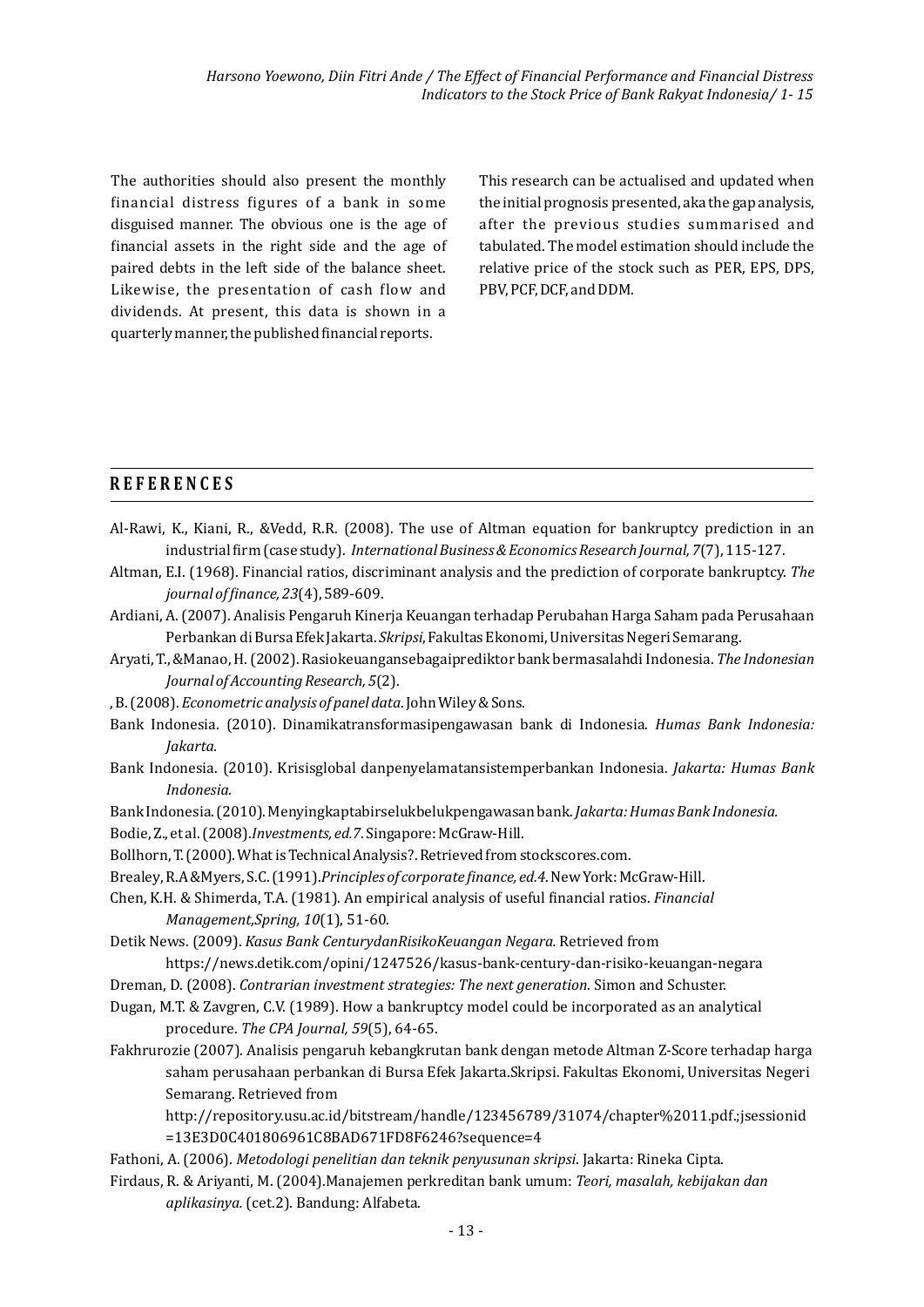Francis, J.C. (1991). *Investments: Analysis and management, ed.5*. Singapore: McGraw-Hill.

- Ghozali, I. (2001). Aplikasi analisis multivariate dengan program SPSS Semarang: Badan Penerbit Universitas Dipnegoro.. 2009. *Aplikasi Analisis Multivariate Dengan Program SPSS edisi keempat. Semarang: Badan Penerbit Universitas Dipnegoro.*
- *Gompers, P., Ishii, J., &Metrick, A. (2003). Corporate governance and equity prices. <i>The quarterly journal of economics, 118*(1).
- Gryc, W. (2006). Neural network predictions of stock price fluctuations. *SSRN Working Paper.*

Gujarati, D. (2004). *Basic econometrics, ed.4*. New York: McGraw-Hill.

- Hasan, M.I.(2002). *Metodologi penelitian dan aplikasinya: Pokok-pokok materi*, Jakarta: Ghalia Indonesia.
- Hasibuan, M.S.P. (2007). *Dasar-dasar perbankan.* (cet.6). Jakarta: Bumi Aksara.
- Heffernan, S. (2003). *Modern banking in theory and practice, cet.7*. Chicester, UK: Wiley.
- Ian Lance Taylor. (2003). *Stock Prices*. Retrieved fromhttp://www.airs.com/ian/essays/stock/stock.html
- Irmayanto, J, et al. (2007). *Bank dan lembaga keuangan*. Jakarta: Penerbit Universitas Trisakti.
- Jones, C.P. (2004). *Investments: Analysis and management, ed.9*. Hoboken, USA: Wiley.
- Judijanto, L & Khmaladze, E.V. (2003). Analysis of bank failure using published financial statements: The case of Indonesia (Part 1). *Journal of Data Science*, 1(2).
- Judijanto, L & Khmaladze, E.V. (2003). Analysis of bank failure using published financial statements: The case of Indonesia (Part 2). *Journal of Data Science*, 1(3).
- Kristiyani, K. (2008). Kajian Yuridis atas Putusan Kepailitan Koperasi di Indonesia (Studi Kasus Putusan No.01/Pailit/2008/Pengadilan Niaga Semarang).*Tesis*. Magister Kenotariatan, Program Studi Pasca Sarjana, Universitas Diponegoro, Semarang.
- Kusumastuti, S.Y. (2008). Model regresi data panel. Jakarta: Universitas Trisakti.
- LPS. (2009). Pengumuman LPS No.Peng.005/KE/XII/2009 tentang Langkah-Langkah Penanganan PT Bank *Century, Tbk.*
- Levy, R.A. (1966). Conceptual foundations of technical analysis.*Financial Analyst Journal, 22* (4).
- Nasution, S.&Thomas, M. (2006). *Buku penuntun membuat tesis, skripsi, disertasi, makalah, ed.2, cet.11*. Jakarta: Bumi Aksara.
- Bank Indonesia. (2008). *Peraturan Bank Indonesia No.10/15/PBI/2008* tentang Kewajiban Penyediaan Modal *Minimum Bank Umum.*Retrieved from

 https://www.bi.go.id/id/peraturan/perbankan/Pages/pbi\_101508.aspx

Bank Indonesia. (2007). *Peraturan Bank Indonesia No.9/13/PBI/2007* tentang Kewajiban Penyediaan Modal *Minimum Bank Umum dengan Memperhitungkan Risiko Pasar*.

Retrieved from https://www.bi.go.id/id/peraturan/perbankan/Pages/pbi\_091307.aspx

- Perlakuan Akuntansi dan Pelaporan Saham. Retrieved from http://gurumuda.com/bse/perlakuanakuntansi-dan-pelaporan-saham
- Presiden Republik Indonesia. (1998). *Peraturan Pemerintah Pengganti Undang-Undang No.1/1998 tentang Perubahan atas Undang-Undang tentang Kepailitan.* Perppu No.1/1998. Retrieved from ile:///Users/sudarmawan/Desktop/PERPU\_NO\_1\_1998.HTM
- RatioAnalysisandBankruptcy Detection. Retrieved fromhttp://ocw.mit.edu/courses/ sloan-school-ofmanagement/15-535-business-analysis-using-inancial-statements-spring-2003/lecturenotes/class16.pdf
- Reilly, F.K., &Brown, K.C. (1997). *Investment analysis and portfolio management, ed.5.* Fort Worth, Tx: Dryden Press.
- Riyadi, S. (2006). *Banking assets and liability management, ed.3.* Jakarta: Lembaga Penerbit Fakultas Ekonomi Universitas Indonesia.
- Robert, D.C. (2006). *Evolution of Stock Pricing.* Retrieved from mba1971.hbs.edu.
- Roberts, H.V. (1967). Statistical versus clinical prediction of the stock market. *Paper Seminar on the Analysis of Security Prices.* University of Chicago.